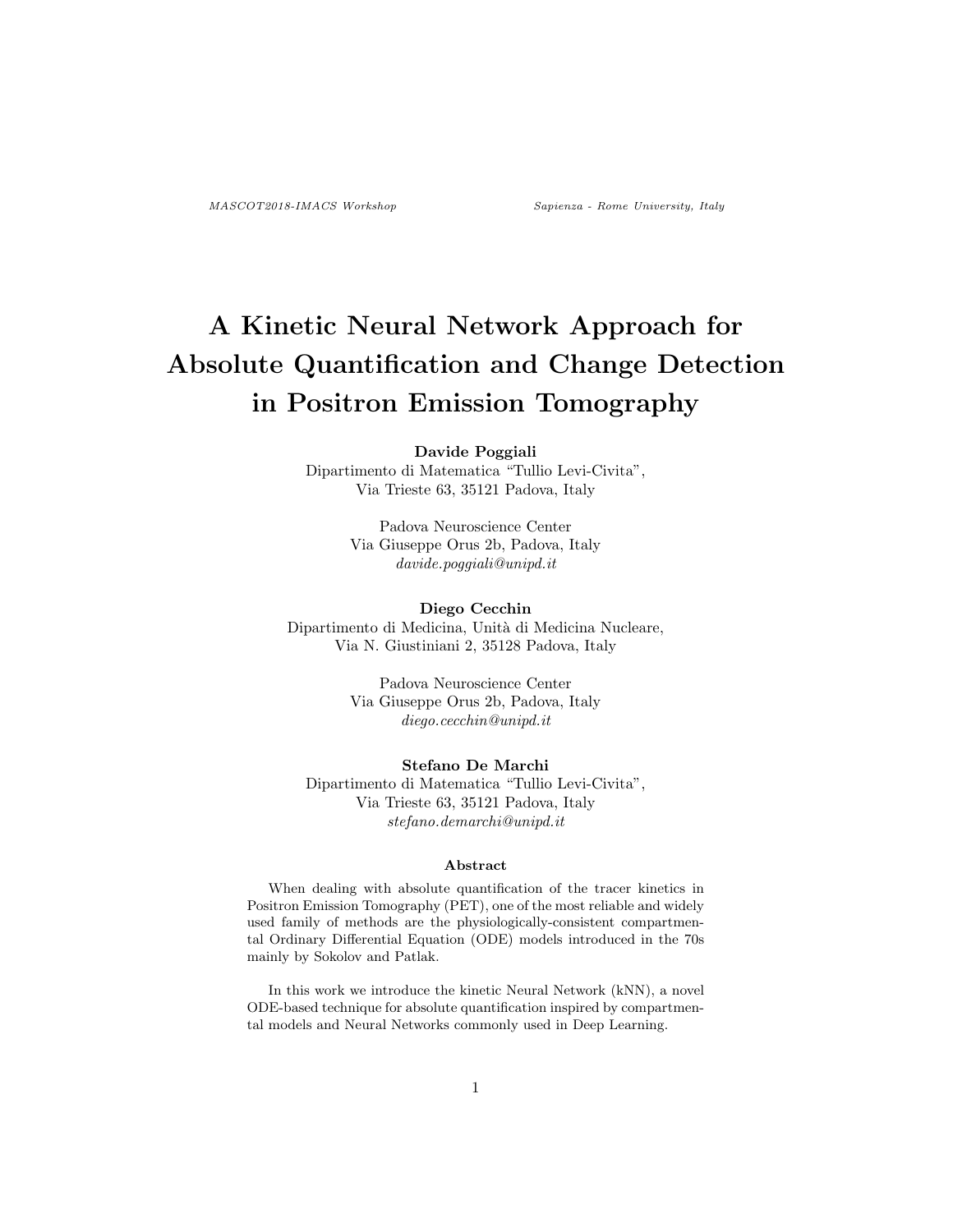We applied this method on the PET Grand Challenge 2018 consisting in simulated PET images of the same subjects before and after an intervention. At last, we compared the derived parameter images by using Hostelling's t-squared statistic to evaluate the regions of the brain affected by the treatment.

Keywords: Kinetic Models, Positron Emission Tomography, Ordinary Differential Equations, Neural Networks.

### 1. Introduction to Tracer Kinetics Models

Positron Emission Tomography (PET) is a nuclear medical imaging technique that produces an image of metabolic processes in the body. The PET scanner detects pairs of gamma rays originated from the annihilation of a positron emitting radioactive element (as the 18-Fluore-deoxy-glucose or  $^{18}$ FdG), injected into the body.

One of the peculiarities of PET stands in the possibility to reconstruct a list mode acquisition as a time series of images. This allows the researchers to study the evolution of the tracer kinetics [\[8,](#page-9-0) [4\]](#page-9-1). A tracer is a small quantity of substance used for the purpose of traking the kinetics of a traced molecule For instance <sup>18</sup>FdG is a tracer for glucose. In fact the tissues cannot distinguish such molecule from the glucose and hence it follows the same kinetics of the traced.

#### 1.1. What are compartment models

A compartment model [\[1,](#page-9-2) [3,](#page-9-3) [5\]](#page-9-4) is a type of mathematical model used for describing how materials or energies are transmitted among the compartments of a system. Each compartment is assumed to be a homogeneous entity. Hence a compartment represents, in medical application, a tissue (or homogeneous group of tissues) exchanging material at the same speed with another.

The kinetics of the material is described by an Ordinary Differential Equations (ODE) system with as unknown functions the concentration of the considered material in each compartment.

The Sokolov model [\[7\]](#page-9-5) (1970s) is the main model studying the kinetics of the tracer <sup>18</sup>FdG in the brain. It uses a sequence of PET reconstructed images as input.

The model, represented in Fig. [1,](#page-2-0) is built under the hypothesis that the tracer, injected in the plasma  $C_p$  is excanged with the brain tissue  $C_f$ , and part of it, called  $C_b$  undergoes an irreversible chemichal bound. Defined the volume fraction of the compartment  $C_p$  as  $V_b$ , it's easy to compute the joint volume fraction of  $C_f$  and  $C_b$  as  $1 - V_b$ . Since it is impossible from a PET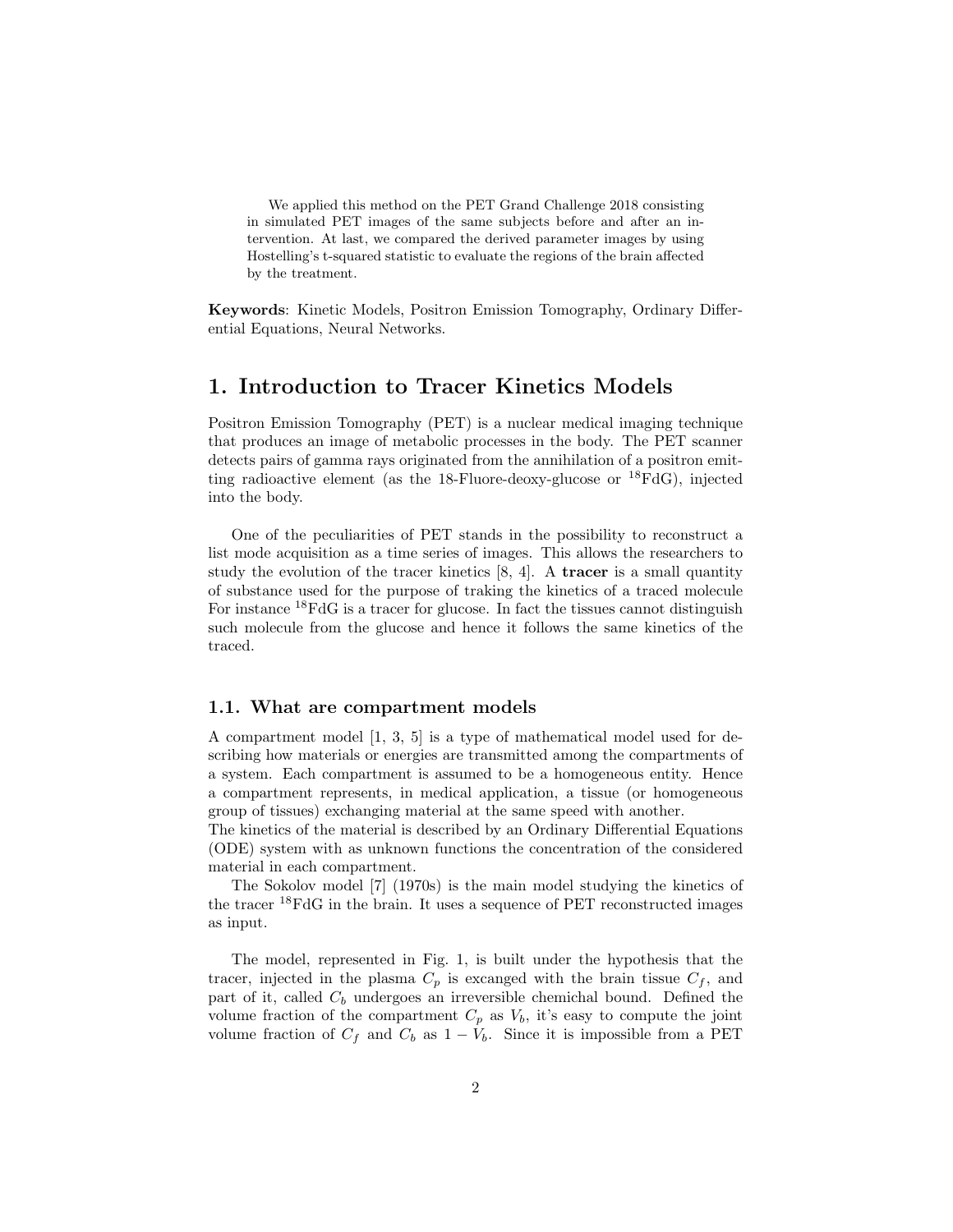

<span id="page-2-0"></span>Figure 1: Grafical representation of the Sokolov Model.

image to distinguish the compatments, the PET-derived measured signal  $C$  at each time will be a weigthed sum between the tracer concentration of all the compartments, with the volume fractions as weights.

Under these assumptions we can write this model as the following ODE system:

<span id="page-2-1"></span>
$$
\begin{cases}\n\dot{C}_p = u(t) & -k_1 C_p + k_2 C_f \\
\dot{C}_f = k_1 C_p & -k_2 C_f - k_3 C_f \\
\dot{C}_b = k_3 C_f & 0\n\end{cases}
$$
\n(1)\n
$$
V_b C_p(t) + (1 - V_b) (C_f(t) + C_b(t))
$$

An ODE model describing the kinetics of the tracer can be written in a more general form. Under the assumptions that the tracer:

- 1. can be measured independently from the traced
- 2. follows the dynamics of the traced and do not perturb the state of the system (small quantity)
- 3. is kinetically indistinguishable from the traced

the model goes under the category of Linear Time-Invariant model in state-space form (LTI state-space) and can be witten as follows

<span id="page-2-2"></span>
$$
\begin{cases}\n\dot{x} = Ax + Bu, & x(0) = x_0 \\
y(t) = Cx(t)\n\end{cases} \tag{2}
$$

where  $u$  is the input,  $y$  the neasured output and the system is determined by  $(A, B, C)$ .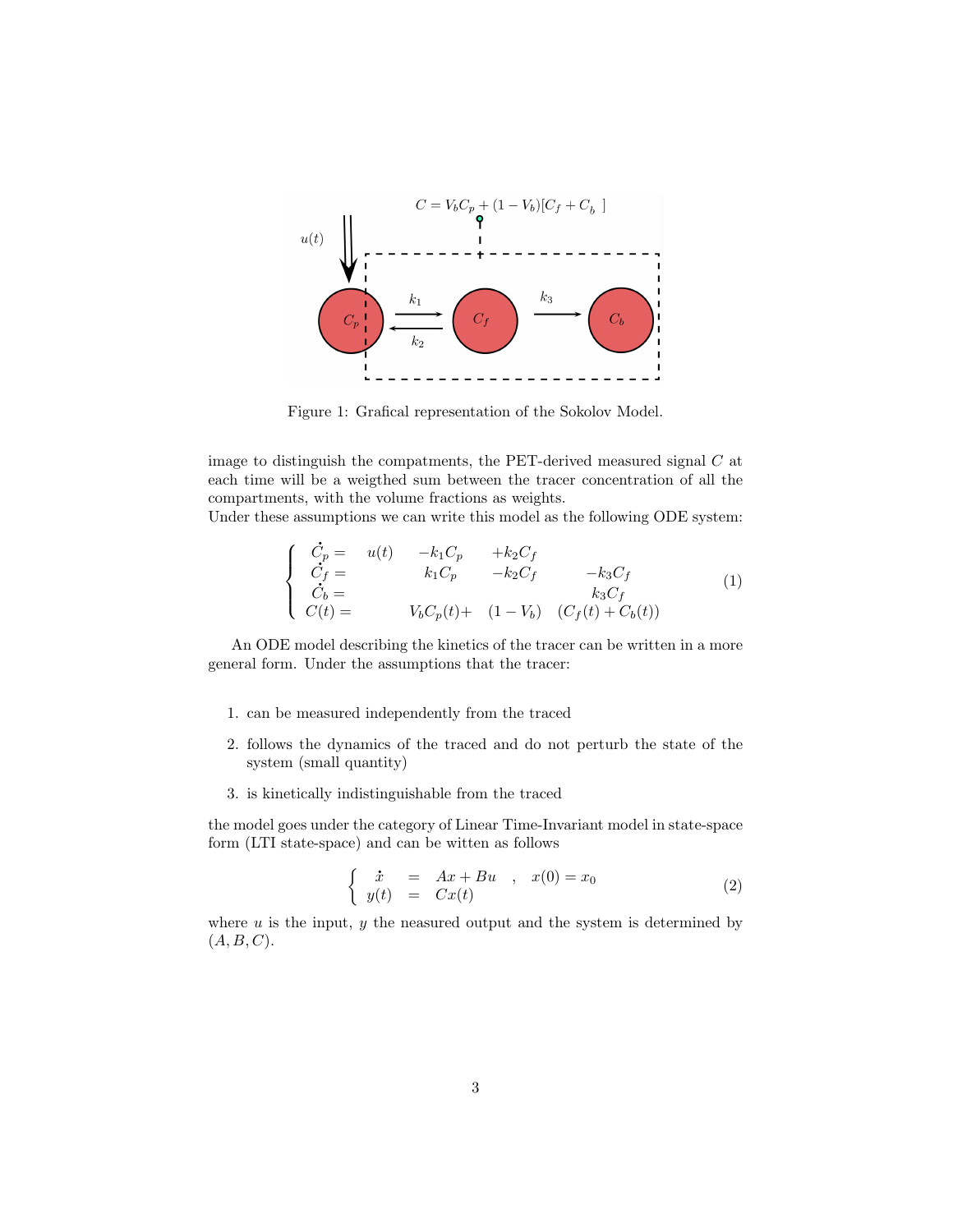For instance, the Sokolov model decribed in [\(1\)](#page-2-1) can be rewritten as follows:

$$
A = \begin{pmatrix} -k_1 & k_2 & 0 \\ k_1 & -(k_2 + k_3) & 0 \\ 0 & k_3 & 0 \end{pmatrix},
$$
  
\n
$$
B = (1, 0, 0),
$$
  
\n
$$
C = (V_b, 1 - V_b, 1 - V_b)
$$
 (3)

with  $x = [C_p, C_f, C_b]$ , and (with a small notation abuse)  $y(t) = C(t)$ .

#### 1.2. Analytical solution of compartment models

The system  $(A, B, C)$  is equivalent to the direct input-output relation

$$
y(t) = Cx(t) = (C \exp(tA) B) * u(t), \qquad (4)
$$

where ∗ is the convolution operator. This direct formula comes from the general solution of the ODE .

$$
\dot{x} = Ax + Bu
$$

which is given by

$$
x(t) = \exp(At) \int_0^t \exp(-A\tau)Bu(\tau)d\tau =
$$
  
= 
$$
\int_0^t \exp(A(t-\tau))Bu(\tau) d\tau = (\exp(At)B) * u(t).
$$

In fact, since the vector  $C$  is constant, it follows

$$
y(t) = Cx(t) = (C \exp(At)B) * u(t) = \phi(t) * u(t)
$$

where  $\phi(t) = C \exp(At)B$  is called **impulse response function** (IRF). The IRF is the solution in case  $u(t)$  is the unitary pulse, i.e. the Dirac function  $\delta(t)$ . It will be shown in Section 2.2 that the explicit solution can be used for estimating the parameters contained in  $(A, B, C)$  given the input-output signals  $(u(t), y(t)).$ 

# 2. A Kinetic Neural Network approach

If we observe the representation of the model in Fig. [1,](#page-2-0) we understand that in priciple[1](#page-3-0) any oriented graph with a knot as input and another as output can be eligible for a kinetic model.

In this work we use the graph stucture of a Neural Network as a kinetical model

<span id="page-3-0"></span><sup>&</sup>lt;sup>1</sup> given for granted some assuptions on model identifiability that we don't discuss in this report for the sake of conciseness.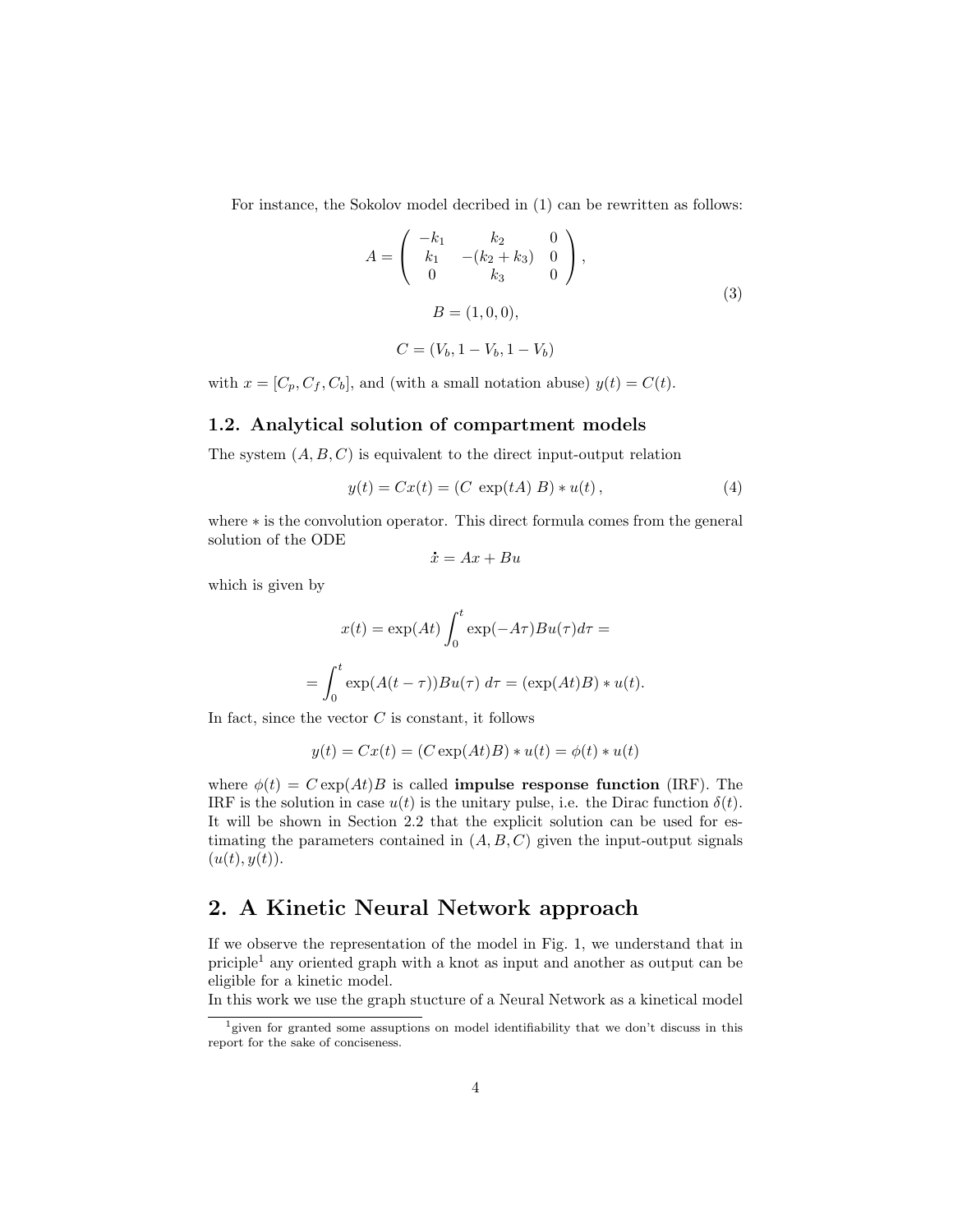

<span id="page-4-0"></span>Figure 2: Grafical representation of the simple 2x2 kNN model.

and we call it Kinetic Neural Network (kNN). Amongst all possible kNN models, we choose the simple 2x2 model whose representation can be seen in Fig. [2,](#page-4-0) described by the following model:

<span id="page-4-1"></span>
$$
\begin{cases}\n\dot{L}_1^{(1)} = \frac{1}{3}u(t) & -k_{1,1}L_1^{(1)} & -k_{1,2}L_1^{(1)} \\
\dot{L}_2^{(1)} = \frac{2}{3}u(t) & -k_{2,1}L_2^{(1)} & -k_{2,2}L_2^{(1)} \\
\dot{L}_1^{(2)} = k_{1,1}L_1^{(1)} & +k_{2,1}L_2^{(1)} \\
\dot{L}_2^{(2)} = k_{1,2}L_1^{(1)} & +k_{2,2}L_2^{(1)} \\
C = kL_1^{(2)} + (1-k)L_1^{(2)}\n\end{cases}
$$
\n(5)

It has to be noted that  $1/3$  and  $2/3$  are chosen arbitrarily to guarantee reachability and identifiability, and that all the parameters are supposed to lie in the interval [0, 1].

The model [\(5\)](#page-4-1) can be rewritten in LTI form [\(2\)](#page-2-2) with  $(A, B, C)$ :

<span id="page-4-2"></span>
$$
A = \begin{pmatrix} -(k_{1,1} + k_{1,2}) & 0 & 0 & 0 \\ 0 & -(k_{2,1} + k_{2,2}) & 0 & 0 \\ k_{1,1} & k_{2,1} & 0 & 0 \\ k_{1,2} & k_{2,2} & 0 & 0 \end{pmatrix},
$$
  
\n
$$
B = (1/3, 2/3, 0, 0),
$$
  
\n
$$
C = (0, 0, k, 1 - k).
$$
 (6)

Using this model the physiological consistence is lost in favor of a number of (voxel-by-voxel) parameters representing the tracer kinetics in the given model. Such parameters can be used for comparing PET images of different groups of subjects or the same subject before and after a medical treatment.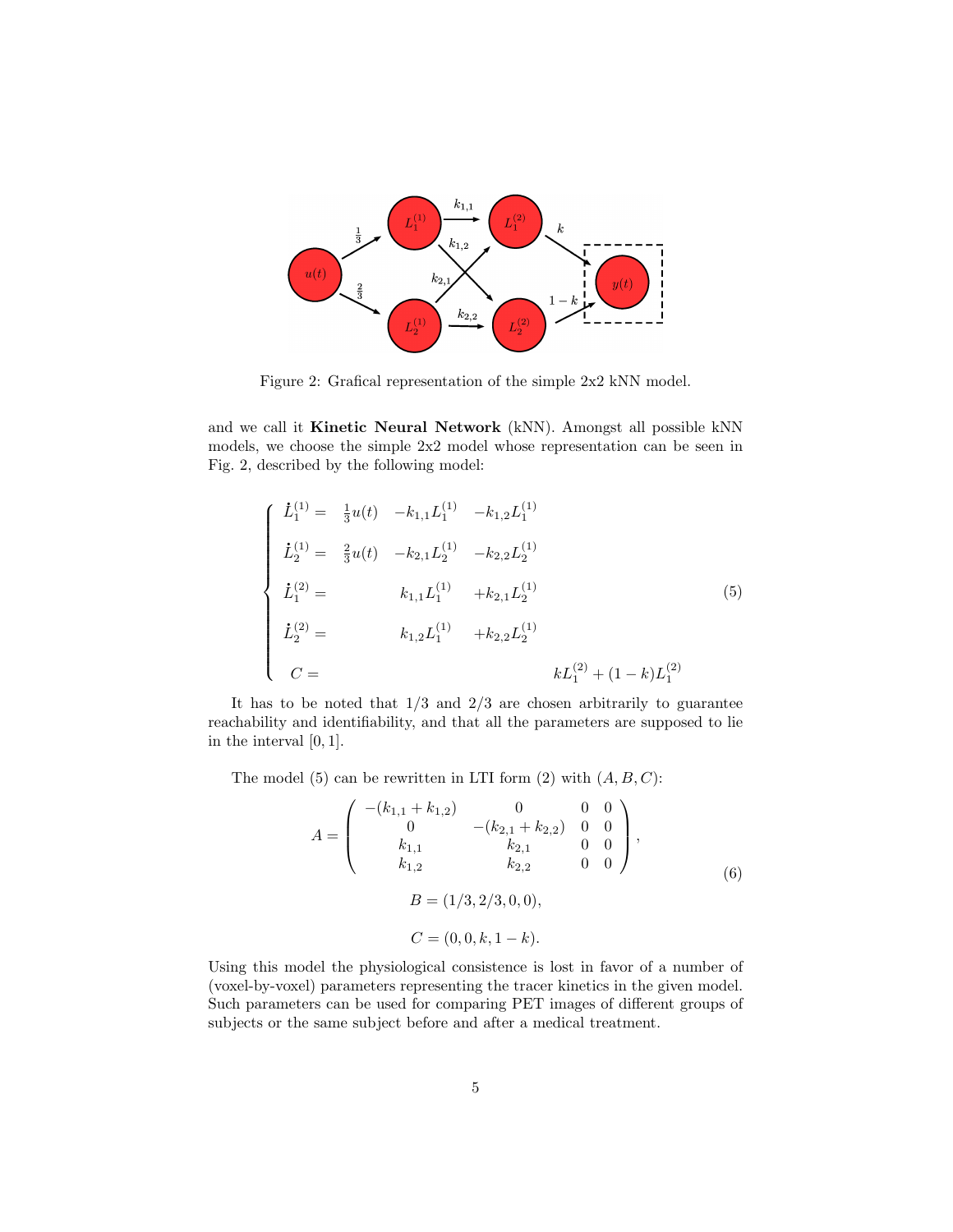#### 2.1. Computing  $\phi$

To get the ODE model's explicit solution we decided to compute  $\phi = C \exp(tA)$  B symbolically with the Python package  $SymPy$  [\[6\]](#page-9-6), by using the Padè approxi-mation [\[2\]](#page-9-7) of the exponential matrix  $\exp(tA)$ .

The Padè approximation of a squared, real-valued matrix M is obtained by computing the matrices

$$
N_{p,q}(M) = \sum_{j=0}^{p} \frac{(p+q-j)! \ p!}{(p+q)! \ j! \ (p-j)!} M^j
$$

$$
D_{p,q}(M) = \sum_{j=0}^{q} \frac{(p+q-j)! \ q!}{(p+q)! \ j! \ (q-j)!} (-M)^j
$$

with  $p, q \in \mathbb{N}$  properly chosen. The approximant is hence given by

$$
\exp(M) \approx F_{p,q}(M) = N_{p,q}(M)^{-1} D_{p,q}(M).
$$

From literature [\[2\]](#page-9-7) it is known that if the matrix has norm  $||M|| < 5.4$  then  $||exp(M) - F_{13,13}(M)|| < 10^{-16}$  and hence  $p = q = 13$  is a reasonable choice.

### 2.2. Identification of the model

The model is evaluated on at Volume Of Interest (VOI) level or on a voxel basis with PET data and fitted numerically using the Gradient Descent technique. From last Section we explained how to obtain an approximate value for  $\phi(t)$  as a symbolic function of the model parameters set  $\theta = {\theta_1, \dots, \theta_n}$ . From that values we can obtain an approximation of the expected output

$$
y_{\theta} = \phi_{\theta} * u
$$

that we have to compare to the real measured output  $y$ . Namely, we want to find the paramater set  $\theta$  tha minimizes the functional

$$
J(\theta) = \frac{1}{2n_t} \sum_{i=1}^{n_t} (y_{\theta,i} - y_i)^2
$$

with  $n_t$  the numer of timepoints. As optimization algorithm, we choose the Gradient Descent technique

$$
\theta \leftarrow \theta - \alpha \; \nabla_{\theta} J
$$

starting from a randomly chosen set  $\theta_0$  of parameters in [0, 1]. To get  $\nabla_{\theta} J$  we calculate

$$
\frac{\partial J}{\partial \theta_j} = \frac{1}{n_t} \sum_{i=1}^{n_t} (y_{\theta,i} - y_i) \frac{\partial y_{\theta,i}}{\partial \theta_j} = \frac{1}{n_t} \sum_{i=1}^{n_t} (y_{\theta,i} - y_i) \frac{\partial \phi_{\theta,i}}{\partial \theta_j} * u(t)
$$

that can be obtained numerically with realtive ease, given our knownlegde of  $\phi_{\theta}$  at a symbolic level. The symbolic variables are at last evaluated numerically using numpy in Python, in order to obtain the "optimal" set of parameters  $\theta$ for each level (VOI or voxel).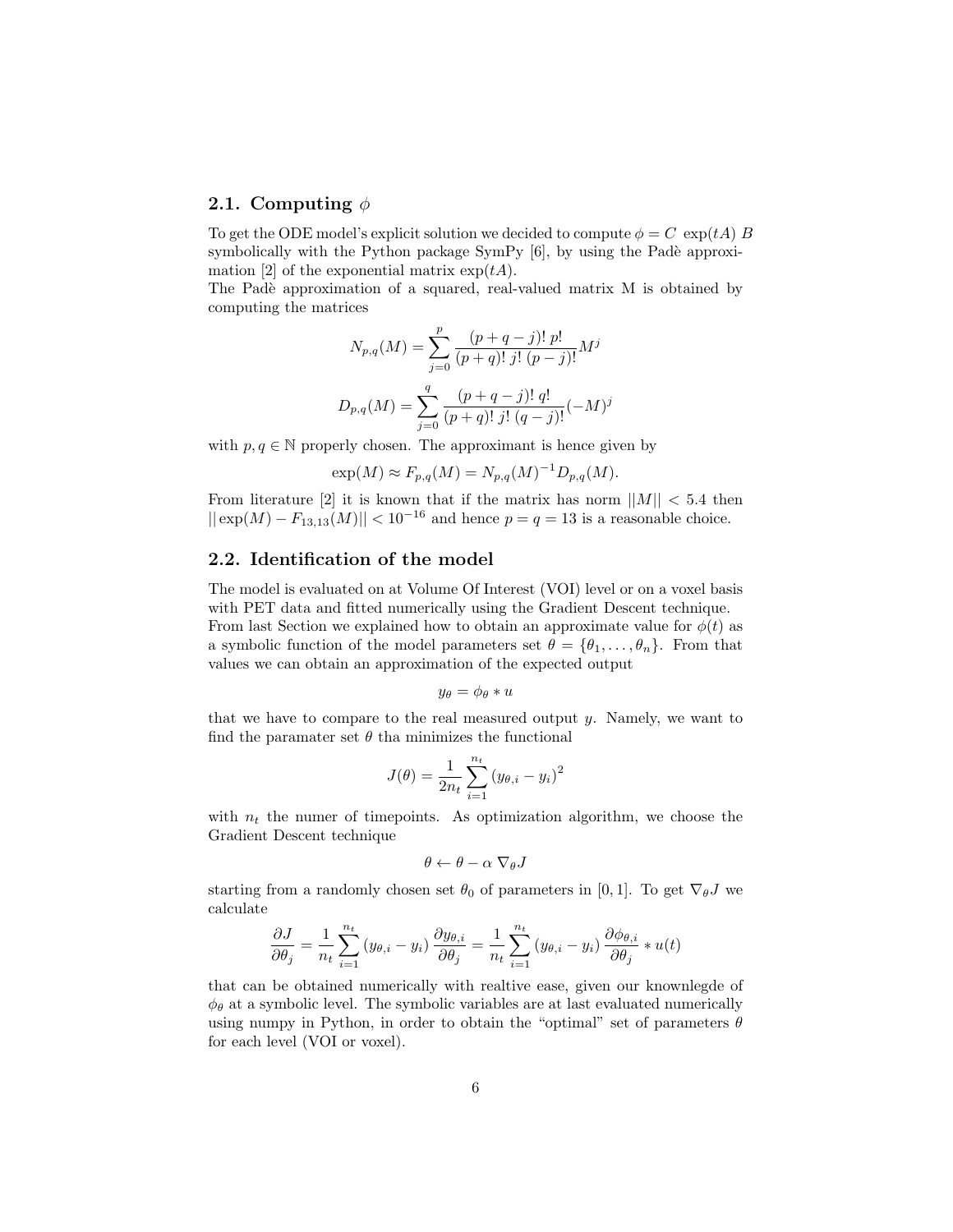#### 2.3. Statistics

Provided that the set of parameter obtained in the previous Section is at voxel level, we have to compare statistically two images "before" and "after" the intervention of  $n$  parameters. To perform this we decided to use the Hotelling test.

Given two matrices X and Y containing repectively  $n_X$  and  $n_Y$  observations of m variables and their covariance matrices  $\Sigma_X$  and  $\Sigma_Y$  we compute the matrix

$$
\Sigma = \frac{(n_X - 1)\Sigma_X + (n_Y - 1)\Sigma_Y}{n_X + n_Y - 2}
$$

that can be used to get the  $T^2$  (scalar) value, defined as

$$
T^2 = \frac{n_X n_Y}{n_X + n_Y} (\bar{X} - \bar{Y}) \Sigma^{-1} (\bar{X} - \bar{Y})
$$

with  $\bar{X}$  and  $\bar{Y}$  to indicate the mean across the first axis. The  $T^2$  values are related to the F-statistic as follows:

$$
F = \frac{n_X + n_Y - m - 1}{(n_X + n_Y - 2)m}T^2
$$

and from the F-value we get the probability of the null hypothesis  $(X \text{ and } Y)$ belong to the same normal distribution) by computing the Cumulative Distribution Function of F using the apposite scipy function in Python.

# 3. Application: the PET Grand Challenge

PET Grand Challenge  $2018^2$  $2018^2$  has been a competition proposed by King's College (UK) and Imperial College (UK) researchers aimed to compare different techinques in the study of dynamic PET processing.

A set of 10 simulated PET images was given, 5 after 5 before an 'intervention'. The goal was to identify the areas that underwent a change during the intervention, and the magnitude of such change per area.

Every simulated scan lasted 90 minutes after the tracer injection, all the images were alingned to a template (then no motion correction was needed) and the nature of the tracer was not known (so there was not a preferable model). Since the PET were simulated, the ground truth was known to the organizer, in order to declare a winner.

The simulated data provided for the challenge was chosen to test the method proposed before.

Since the matrix A from  $(6)$  was made of parameters in  $[0, 1]$  and the acquisition time was less or equal than 1.5 hours, we conclude that

$$
||At||_{\infty} \le 4.5 \ \forall t \le 1.5
$$

<span id="page-6-0"></span><sup>2</sup><http://www.petgrandchallenge.com/>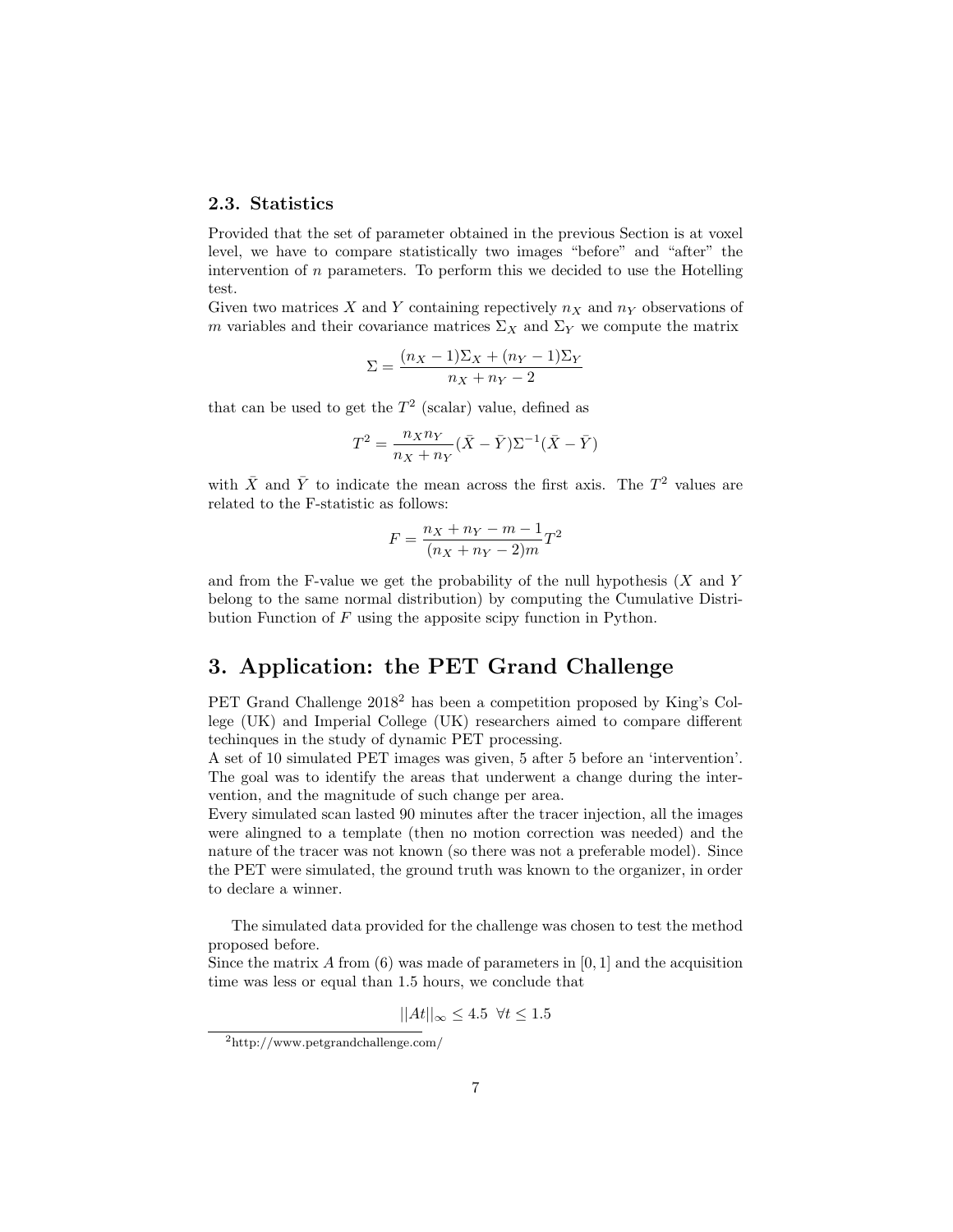

Figure 3: Progressive iterative scheme: the same silces of the  $k_{1,1}$  parameter image at level: 8 (upper left), 4 (upper right), 2 (down left) and full resolution image at level 1 (down right).

<span id="page-7-0"></span>thus assuring the accuracy of the Padè approximation of the exponential Matrix exp At as explained in Section .

The image size was 182x218x182x23, which means 3D images of 182x218x182 voxels at 23 different times. The challenge required a voxelwise fitting of the model, hence about  $7 \cdot 10^6$  independent optimization Gradient Descents had to be performed. Since this is potentially time-consuming, we adopted two strategies:

- 1. A progressive refining of the parameters, by undersampling the images of a factor 8, 4, 2 and then 1 (the original image size) per axis. The solution at lower level was resampled to the upper level and used as an initial guess. See Fig. [3.](#page-7-0)
- 2. The computation for each voxel stopped once the voxel residual was lower than the relative tolerance, so less voxels are left to fit at each iteration.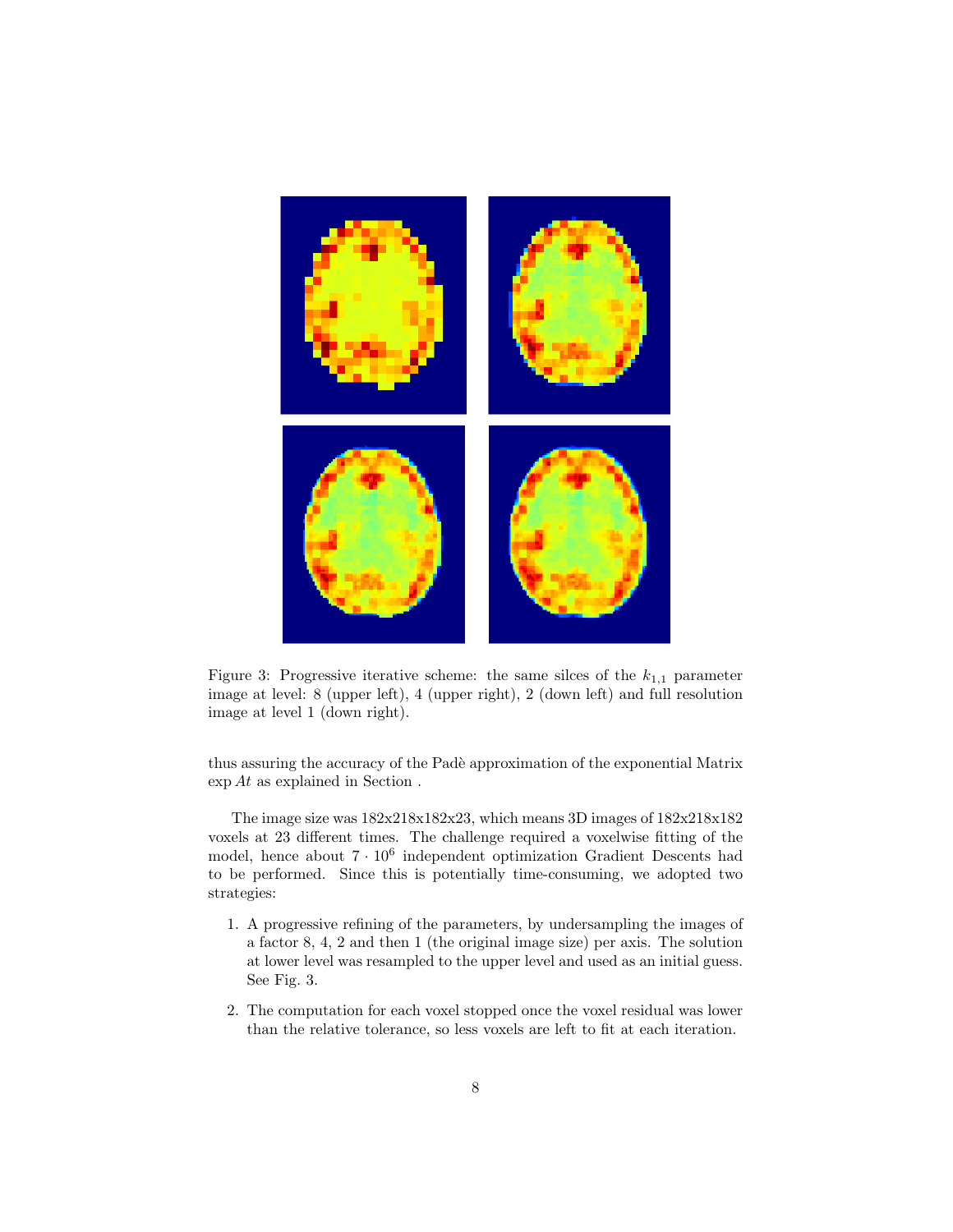3. The tolerance increases of order with the level so that finer granularity requires less computation time.

After the model fitting, all the parameters were normalized by the mean cerebellar value, since Cerebellum is usually considered as a stable area of tracer uptake. Normalized images were given as voxelwise input to the Hotelling test, which resulted in a 3D  $182x218x182$  p-value image. Voxels of p-value less than the significance level 0.05 were saved in a binary mask, containing the voxels were the parameters were found to change significantly across the 5 simulated subjects.

At present, no result are present in the webpage, hence it is not possible for now to evaluate the accuracy of the resulting mask. A consistency analysis of the parameters between different subjects has been performed, revealing parameter's standard deviations between 0.01 and 0.02, and variation coefficients are between 15% and 30%. Since the parameters values have order of magnitude of 10<sup>−</sup><sup>2</sup> , we can affirm that the estimated paramaters lie in an acceptably short range and are coherently estimated between the different subjects.

### 4. Conclusions and future work

In this work we proposed a new approach in the modelling of tracer kinetics in PET, along with an application of such method.

In the context of this work a general, graph-based framework for PET parameter estimation has been written in Python, allowing in future studies VOI or voxel-level parameter estimation, regardless of the tracer injected.

In order to allow the usage of the framework in future studies it will be important to acheive its validation against traditionally used methods.

Other possible models and applications still has to be tested: for instance we can use the same framework in change detection in brain tumor PET, allowing to detect the areas of significant variation in the same subject acquired before and after neurosurgery. Another interesting task would be to test a larger network in the ODE model.

### 5. Acknoledgments

Work done within the Research Network RITA (Rete ITaliana di Approssimazione). The authors want to thank Emma Perracchione and Francesco Rinaldi from the Dept. of Mathematics of Padova for the precious they gave.